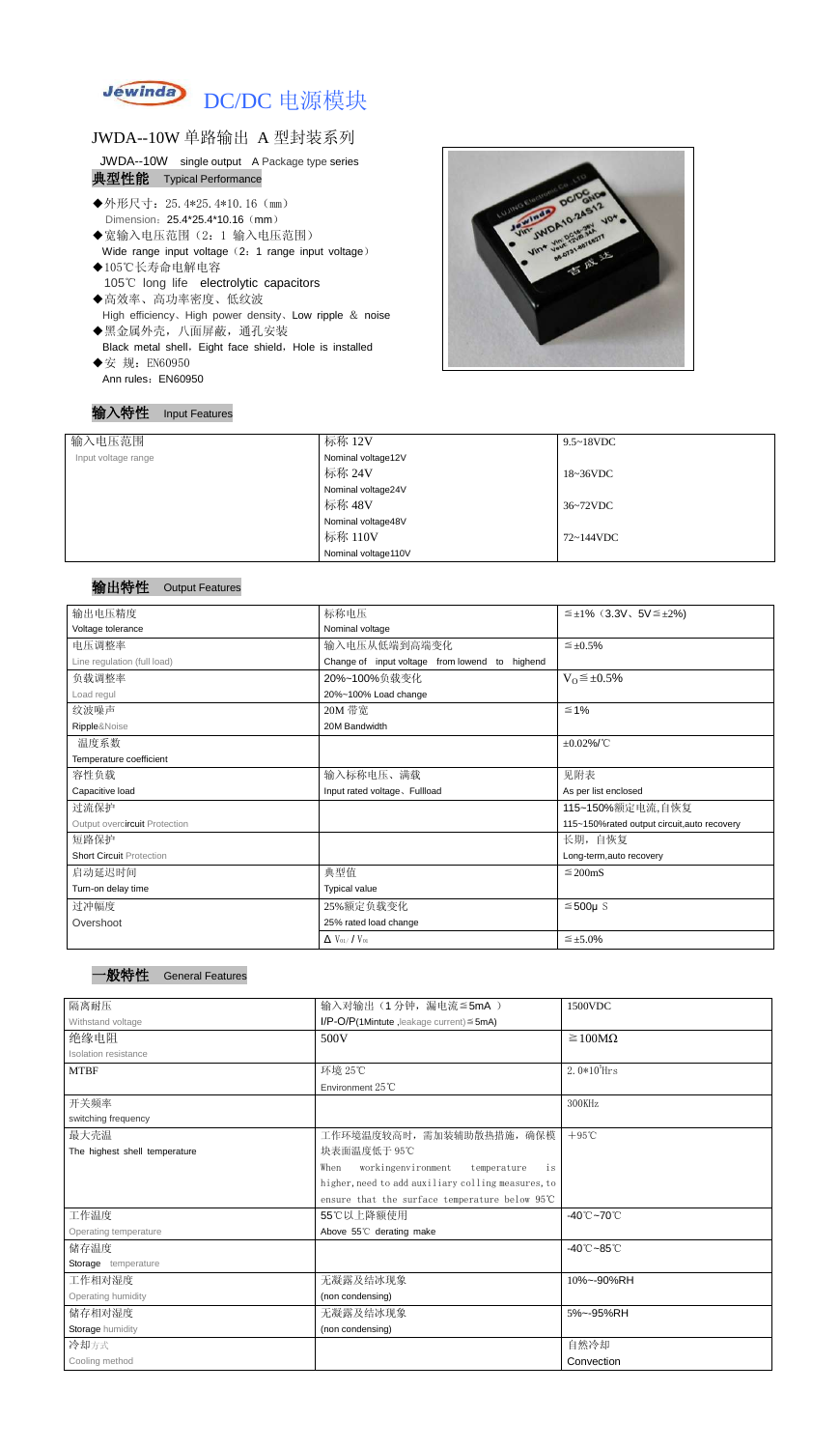#### 容性负载 Capacitive Load

# 命名方式 Naming Rules



#### Product selection

注:因篇幅有限,以上只是部分产品列表,若需列表以外产品,请与本公司销售部联系。

输出纹波噪声(峰-峰值)的测量,请参照模块测试说明中介绍的方法进行。

Note:Due to space limitations ,the above list is only for some products, If other than a list of products, please contact the Company's sales department. Output ripple noise measurement (peak - peak), please refer to the module test notes method is introduced.



# 封装尺寸图 MechanicalData



单位: mm(inch)



注:电源模块的外形尺寸和管脚定义如与选型手册不符,请以实物实际尺寸为准。

Note: Dimensions and pin definitions of power module such as inconsistent with the hand book, please in kind prevail actual size

| Vout:5V         |                | Vout: $12V$ , $15V$    |            | Vout:24V        |         |
|-----------------|----------------|------------------------|------------|-----------------|---------|
| 推荐值             | 最大值            | 推荐值                    | 最大值        | 推荐值             | 最大值     |
| Recommendations | <b>Maximum</b> | <b>Recommendations</b> | Maximum    | Recommendations | Maximum |
| $470 \mu F$     | $1200 \mu F$   | $220 \mu F$            | $630\mu F$ | $100\mu F$      | 330µF   |

| 品<br>型<br>号<br>产 | 输入电压范围        | 输出电压                                                                             | 输出电流  | 纹波噪声       | 效率  |
|------------------|---------------|----------------------------------------------------------------------------------|-------|------------|-----|
|                  | Input voltage | Output voltage<br>Output current                                                 |       | R & N      |     |
| Model No.        | $V_{in}$      | $\rm V_{O}$<br>$I_{\rm O}$<br>$V$ $\mathrm{(}p\text{-}p\mathrm{)}m\underline{V}$ |       | Efficiency |     |
| JWDA10-12S5      |               | 5V                                                                               | 2.00A | 50         | 80% |
| JWDA10-12S12     | $9.5 - 18V$   | 12V                                                                              | 0.84A | 100        | 82% |
| JWDA10-12S15     |               | 15V                                                                              | 0.67A | 100        | 83% |
| JWDA10-12S24     |               | 24V                                                                              | 0.42A | 120        | 84% |
| JWDA10-24S5      | $18 - 36V$    | 5V                                                                               | 2.00A | 50         | 80% |
| JWDA10-24S12     |               | 12V                                                                              | 0.84A | 100        | 82% |
| JWDA10-24S15     |               | 15V                                                                              | 0.67A | 100        | 83% |
| JWDA10-24S24     |               | 24V                                                                              | 0.42A | 120        | 84% |
| JWDA10-48S5      | $36 - 72V$    | 5V                                                                               | 2.00A | 50         | 80% |
| JWDA10-48S12     |               | 12V                                                                              | 0.84A | 100        | 82% |
| JWDA10-48S15     |               | 15V                                                                              | 0.67A | 100        | 83% |
| JWDA10-48S24     |               | 24V                                                                              | 0.42A | 120        | 84% |
| JWDA10-110S5     | $72 - 144V$   | 5V                                                                               | 2.00A | 50         | 80% |
| JWDA10-110S12    |               | 12V                                                                              | 0.84A | 100        | 82% |
| JWDA10-110S15    |               | 15V                                                                              | 0.67A | 100        | 83% |
| JWDA10-110S24    |               | 24V                                                                              | 0.42A | 120        | 84% |

|             | $\sim$ $\sim$ |       |            | DС  |
|-------------|---------------|-------|------------|-----|
| .<br>у 111∓ | ,             | – V∩- | --<br>$ -$ | . . |